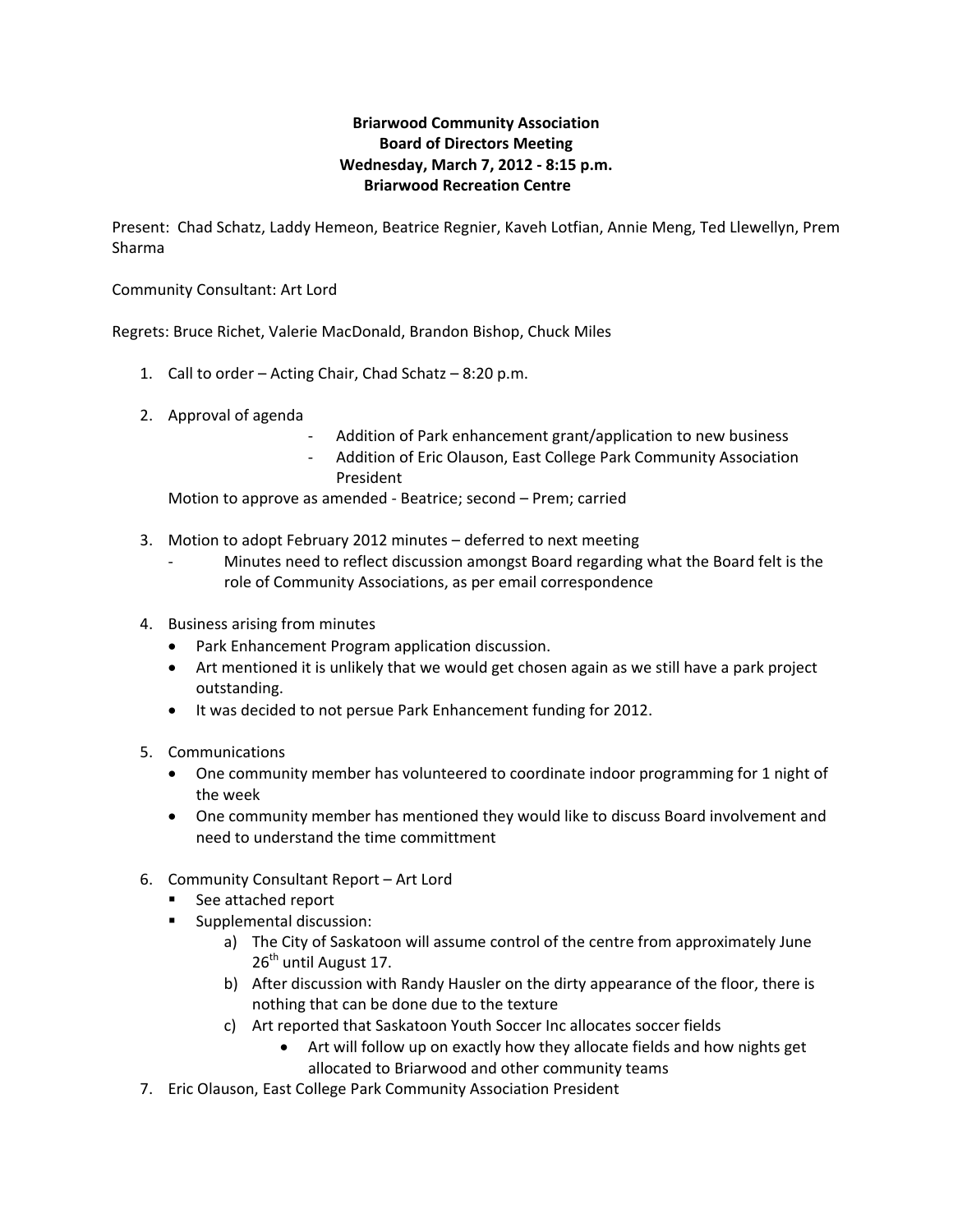- **Discussed the East Sector Plans at a high level and some of the concerns raised by the East** College Park Community
- **Invited the Briarwood Board and all of the community to the next East College Park meeting** where the City of Saskatoon planner (Terry Fusco) will present and discuss the plan
- Meeting is scheduled for March  $26<sup>th</sup>$ , 8:30 PM at St. Augustine School a) We can post this meeting to our website/bulletin board if we wish.
- 8. Director Reports
	- a. President vacant
	- b. Past-president Tracey Kushniruk none
	- c. Vice-president vacant
	- d. Treasurer Ted Llewellyn
		- See report
		- prepared a preliminary budget for 2012 and a profit and loss for 2011. Paul Pigeon has reviewed our records, and has found we cannot account for 3 cents.
		- Motion to present the budget as discussed at the AGM Ted, Laddy seconded.
	- e. Indoor Program Coordinator Chad Schatz (acting)
		- See report
		- Pilates will run from March 8 May 3, instructor found all of the registrants, profit will be made, and additional memberships have been sold
		- Kettlebell is proposed to run again beginning in April up to and including June 15.
	- f. Team Sports Coordinator Laddy Hemeon
		- See report
		- Soccer Locker will review uniform damage and may replace, depending on the damage
		- Motion to purchase Kindersoccer T-shirts as per report Laddy, Kaveh Second.
		- Motion to purchase Football T-shirts as per report Laddy, Beatrice Second
		- Motion to purchase miscellaneous soccer equipment as per report Laddy, Beatrice Second
		- Discussion on BMO sponsorship and requirements as per BMO document, defer decision to AGM
	- g. Communications Coordinator Annie Meng
	- Website development continues
	- h. Civics Coordinator Bruce Richet
		- See report
	- i. Parks Coordinator Beatrice Regnier none
	- j. Volunteer/Membership Coordinator vacant none
	- k. Rink Coordinator Chuck Miles
		- Rink officially closed on March 4
		- Average utilization through the season
	- l. Recreation Centre Chad Schatz
		- See report
	- m. Social vacant
	- n. Director‐at‐large Prem Sharma None
	- o. Director‐at‐large Brandon Bishop None